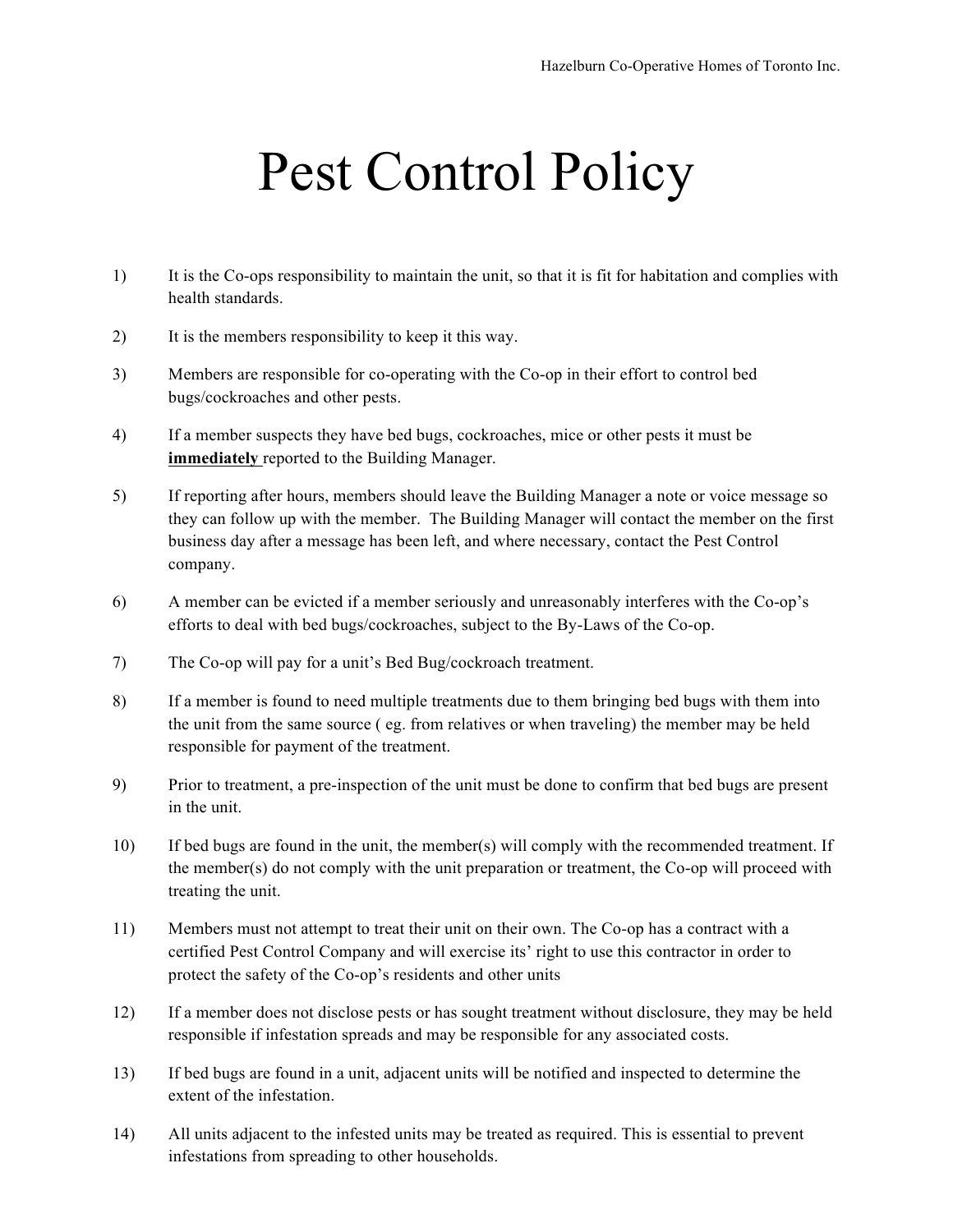- 15) The member is accountable for the preparation of the unit and it must be prepared according to the instructions provided by the Co-op, prior to the Pest Control Company entering the unit.
- 16) The member is responsible for any costs associated with preparation of the unit for treatment.
- 17) If a member's unit is not properly prepared for the appointment made with the Pest Control Company, the cost of the treatment will be charged to the member
- 18) The entire unit must be treated. Partial treatments are ineffective and risk the chance of reinfestation. If the Pest Control Company has to return because the member refused to allow the entire unit to be treated, the cost will be charged to the member.
- 19) All occupants including pets, must leave the unit and not enter for at least 5 hours after the unit has been treated.
- 20) The member is responsible for any costs associated with the provision of care for their pets.
- 21) Members who are pregnant, have allergies or asthma are advised to take all necessary precautions
- 22) Any bed bug infested furniture that is being disposed of must be taken apart, defaced or damaged and sealed in plastic before moving through common spaces to garbage disposal area. Members should contact the Building Manager who will assist with supplies wherever possible.
- 23) Mattresses being disposed of must be slashed or otherwise damaged to ensure it is not usable, and sealed in plastic before moving through common spaces to garbage disposal area.
- 24) Members are not permitted to use the Laundry room once their unit has been identified as being infested.
- 25) To ensure prevention of further infestation, Member's key fob will be de-activated for the Laundry room until their unit has been treated, re-inspected and given the all clear by the Pest Control Company.
- 26) Members are not permitted to use the Playroom, Stella Room and/or Recreation rooms once their unit has been identified as being infested.
- 27) Members who have keys to the Playroom, Stella Room and/or Recreation room will need to return their key to the Office until their unit has been treated, re-inspected and given the all clear by the Pest Control Company.
- 28) Members will regain access to the Playroom, Stella room and/or Recreation room, once their unit has been treated, re-inspected and given the all clear by the Pest Control Company.
- 29) If there is a suspicion that a member may have been exposed to bed bugs while travelling, the member should contact the Building Manager for advice. Luggage should be inspected and kept isolated from the bedrooms (such as in a storage area that can be easily treated) The luggage should be stored in plastic bags. All clothing should be hot washed at an off site Laundry facility, and dried for a minimum of 30 minutes at high heat.
- 30) A minimum of one follow up service will be done 2-3 weeks after initial services. This will consist of an inspection, spot treatment and if necessary, a full treatment.